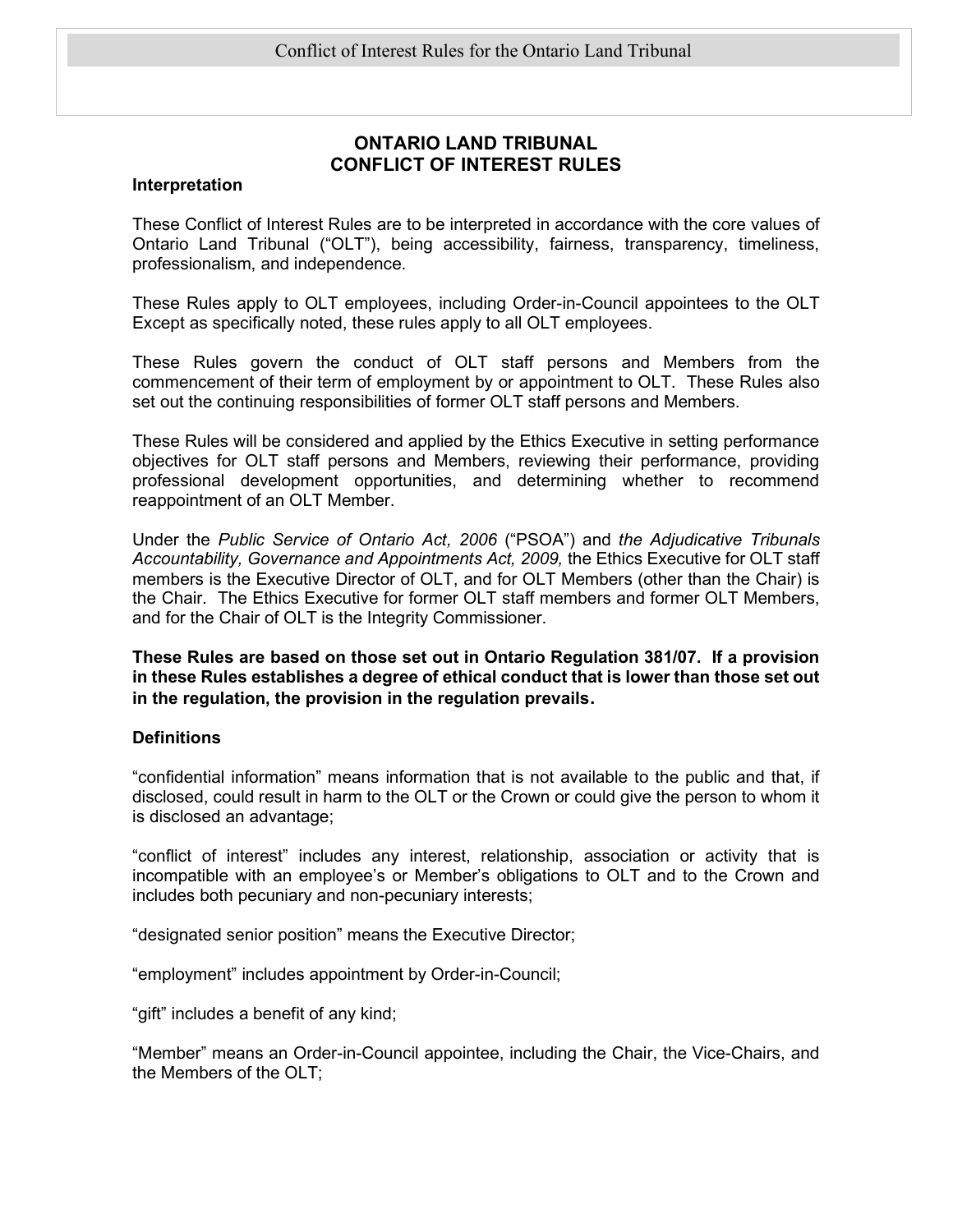"PSOA" means Public Service of Ontario Act, 2006, S.O. 2006, c.35, Schedule A, as amended from time to time;

"spouse" means,

- a) a spouse as defined in section 1 of the Family Law Act, or
- b) either of two persons who live together in a conjugal relationship outside marriage.

"Tribunal" means the Ontario Land Tribunal.

# Part I Prohibited Conduct

## Benefiting Self, Spouse, Child, Parent, Sibling, or Close Associate

- 1. An OLT staff person or Member shall not use or attempt to use their employment in OLT to directly or indirectly benefit themself, or their spouse, common-law partner, or any person with whom the person is living with as a spouse outside marriage; child, including stepchild; parent, including stepparent, and legal guardian; grandchild; siblings; aunt, uncle, nephew, niece, first cousins; in-laws, including mother-in-law and father-in-law, sister-in-law and brother-in-law and daughter-in-law and son-in-law; or any other person with whom they have a close business or personal relationship.
- 2. An OLT staff person or Member shall not allow the prospect of their future employment outside of OLT to detrimentally affect the performance of their duties to OLT and to the Crown.

# Accepting Gifts

- 3. An OLT staff person or Member shall not accept a gift resulting from or that could be seen to be connected to their position or duties to OLT and to the Crown.
- 4. Rule 3 does not operate to prevent an OLT staff person or Member from accepting a gift of nominal value (\$50.00 or less) given as an expression of courtesy or hospitality if doing so is reasonable in the circumstances.
- 5. An OLT staff person or Member who receives a gift in circumstances described in Rule 3 that is not exempted by Rule 4, must inform their Ethics Executive.

## Confidential Information

- 6. An OLT staff person or Member shall not disclose confidential information obtained in the course of their employment by OLT unless they are authorized to do so by the law or by the Crown.
- 7. An OLT staff person or Member shall not use confidential information in a business or undertaking outside of their work for OLT.
- 8. An OLT staff person or Member shall not accept a gift directly or indirectly in exchange for disclosing confidential information.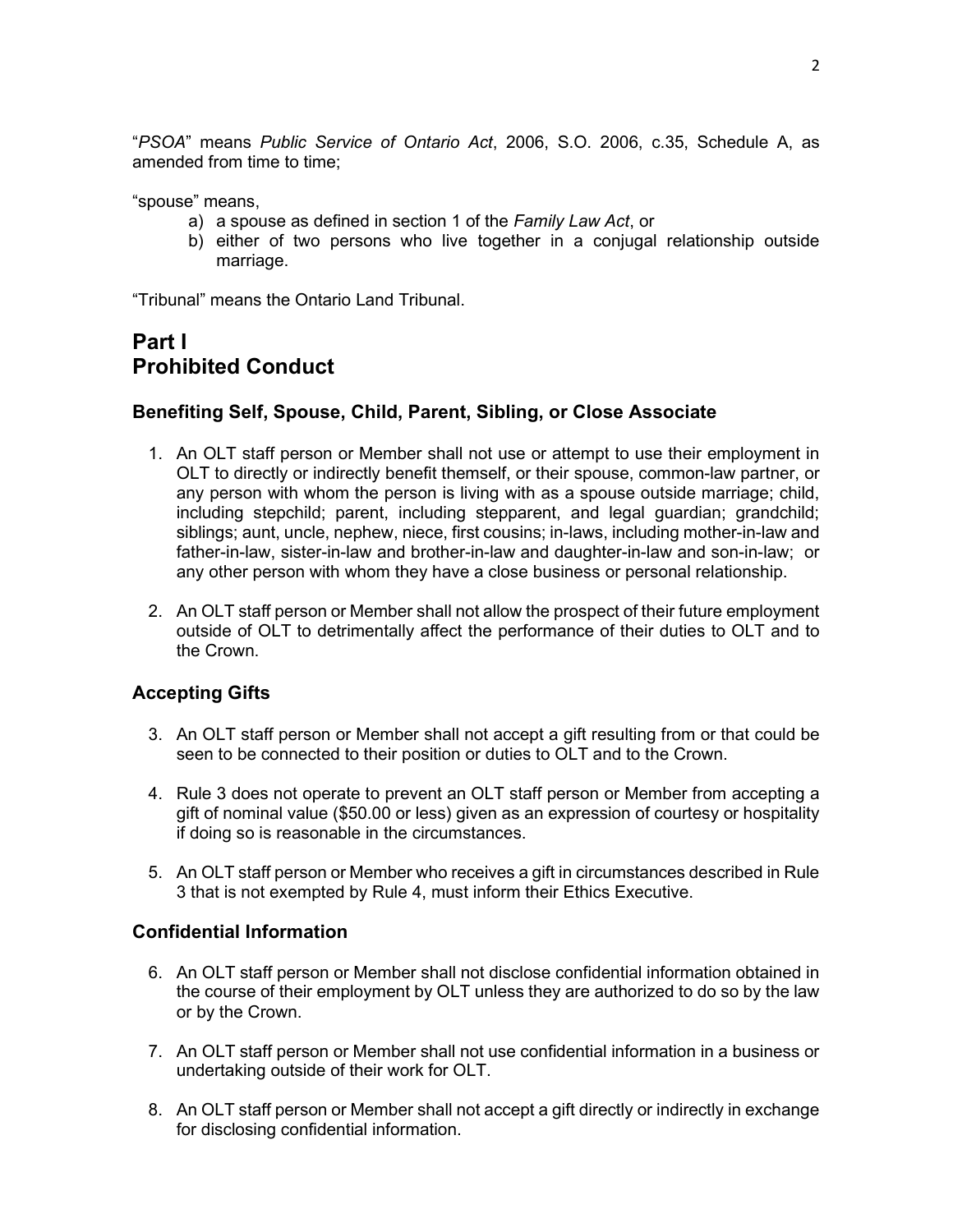## Preferential Treatment

- 9. When performing their duties to OLT and to the Crown, an OLT staff person or Member shall not give preferential treatment to any person or entity, including a person or entity in which the OLT staff person or Member, or a member of their family, or any other person with whom they have a close business or personal relationship, has an interest.
- 10. When performing their duties to OLT and to the Crown, an OLT staff person or Member shall endeavour to avoid creating the appearance that preferential treatment is being given to a person or entity.

# Offering Assistance

11. An OLT staff person or Member shall not offer assistance to a person or entity in dealing with the OLT other than assistance given in the ordinary course of their employment.

# Hiring and Contracting with Spouse, Child, Parent or Sibling

- 12. An OLT staff person or Member shall not, on behalf of OLT, hire or propose the hiring of their spouse, child, parent or sibling.
- 13. An OLT staff person or Member shall not, on behalf of OLT, enter into a contract with their spouse, common-law partner or any person with whom the person is living with as a spouse outside marriage; parent, including stepparent, and legal guardian; child, including stepchild; grandchild; siblings; aunt; uncle; nephew niece; first cousins; inlaws, including mother-in-law, father-in-law, sister-in-law, brother-in-law, daughter-inlaw and son-in-law, or any other person with whom they have a close business or personal relationship or any person appearing before the OLT, or with a person or entity in which any of them has a substantial interest.

# Supervising Work of Spouse, Child, Parent or Sibling

14. An OLT staff person or Member who hires a person on behalf of the OLT shall ensure that the person does not report to, or supervise the work of the person's spouse, child, parent or sibling. An OLT staff person or Member who reports to, or supervises the work of their spouse, child, parent or sibling shall notify their Ethics Executive.

## Engaging in Business, etc.

- 15. An OLT staff person or Member shall not become employed by or engage in a business or undertaking outside their employment by OLT in any of the following circumstances:
	- a) if the OLT staff person's or Member's private interests, in connection with the employment or undertaking, could conflict with their duties to OLT or to the Crown;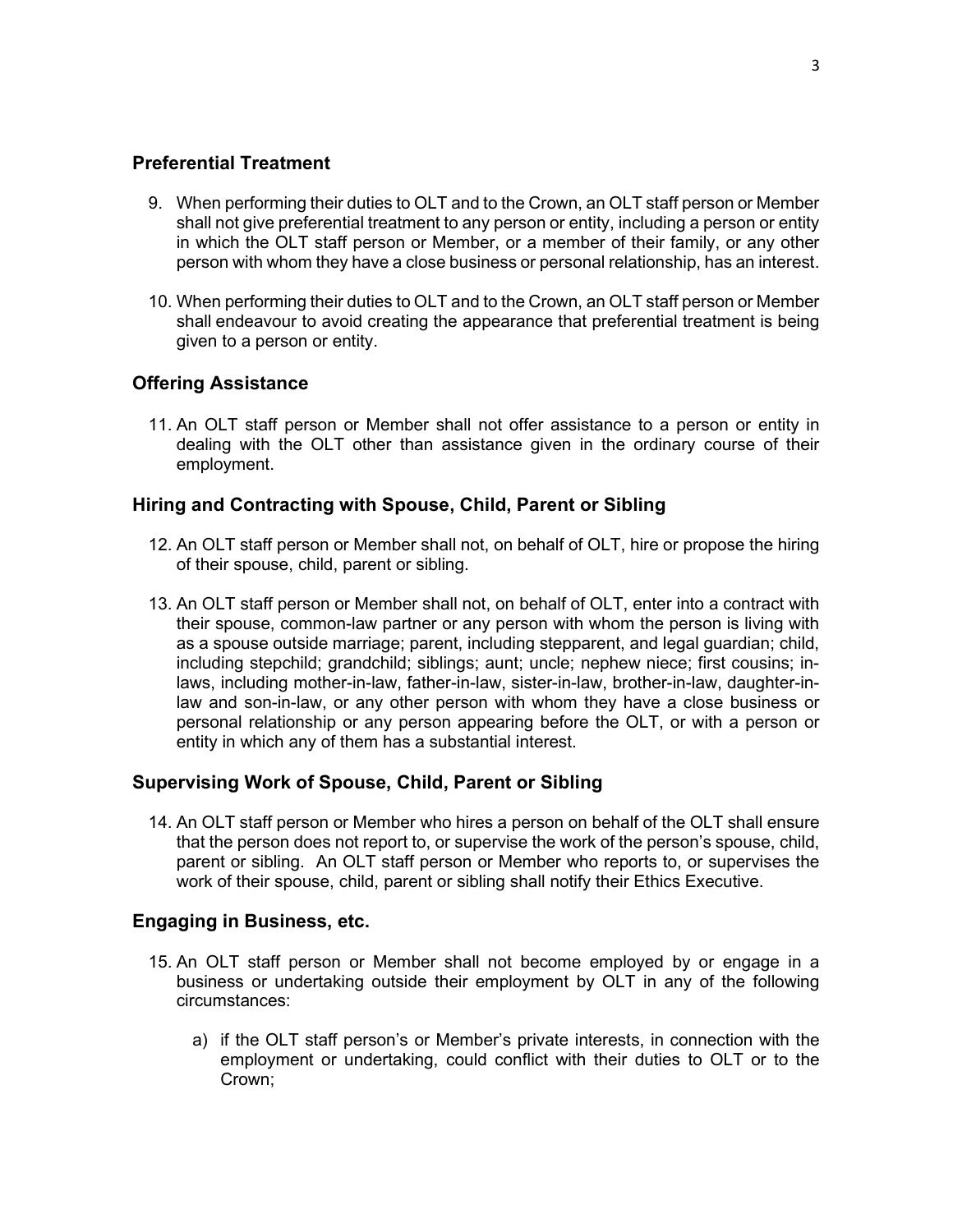- b) if the employment or undertaking would interfere with the OLT staff person's or Member's ability to perform their duties to OLT or to the Crown;
- c) if the employment is in a professional capacity and is likely to influence or detrimentally affect the OLT staff person's or Member's ability to perform their duties to OLT or to the Crown;
- d) if the employment would constitute full-time employment for another person. However, this paragraph does not apply with respect to an OLT staff person or Member who is employed part-time by OLT. This paragraph also does not apply to an OLT staff person or Member who is on an authorized leave of absence from their position, so long as the employment is not contrary to or inconsistent with the terms of the leave of absence;
- e) if, in connection with the employment or undertaking, any person would derive, or may appear to derive, an advantage from the OLT staff person's or Member's employment by OLT; and
- f) if government premises, equipment or supplies are used in the employment or undertaking.
- 16. An OLT staff person or Member shall disclose, in a timely way, to their Ethics Executive any existing or proposed outside undertaking or employment which could fall within the provisions of Rule 15.

# Participating in Decision Making

- 17. An OLT staff person or Member shall not participate in decision-making by the OLT with respect to a matter that they are able to influence in the course of their duties if they or their spouse, child, parent, or sibling could benefit from the decision.
- 18. Rule 17 does not apply if an OLT Member obtains the prior approval of their Ethics Executive to participate in decision-making.
- 19. An OLT staff person or Member who, in the course of their duties to OLT, is a member of a body or group shall not participate in, or attempt to influence, decision-making by the body or group with respect to a matter if they could benefit from the decision or if, as a result of the decision, the interests of the body or group could conflict with the interests of OLT or the Crown.
- 20. An OLT staff person or Member shall inform the body or group if the circumstances described under Rule 19 exist.

#### Matters that Might Involve the Private Sector

21. If an OLT staff person or Member begins work on a matter that might involve the private sector as defined by section 10 of Ontario Regulation 381/07, they must make a financial declaration to the Integrity Commissioner, in accordance with section 11 of Ontario Regulation 381/07.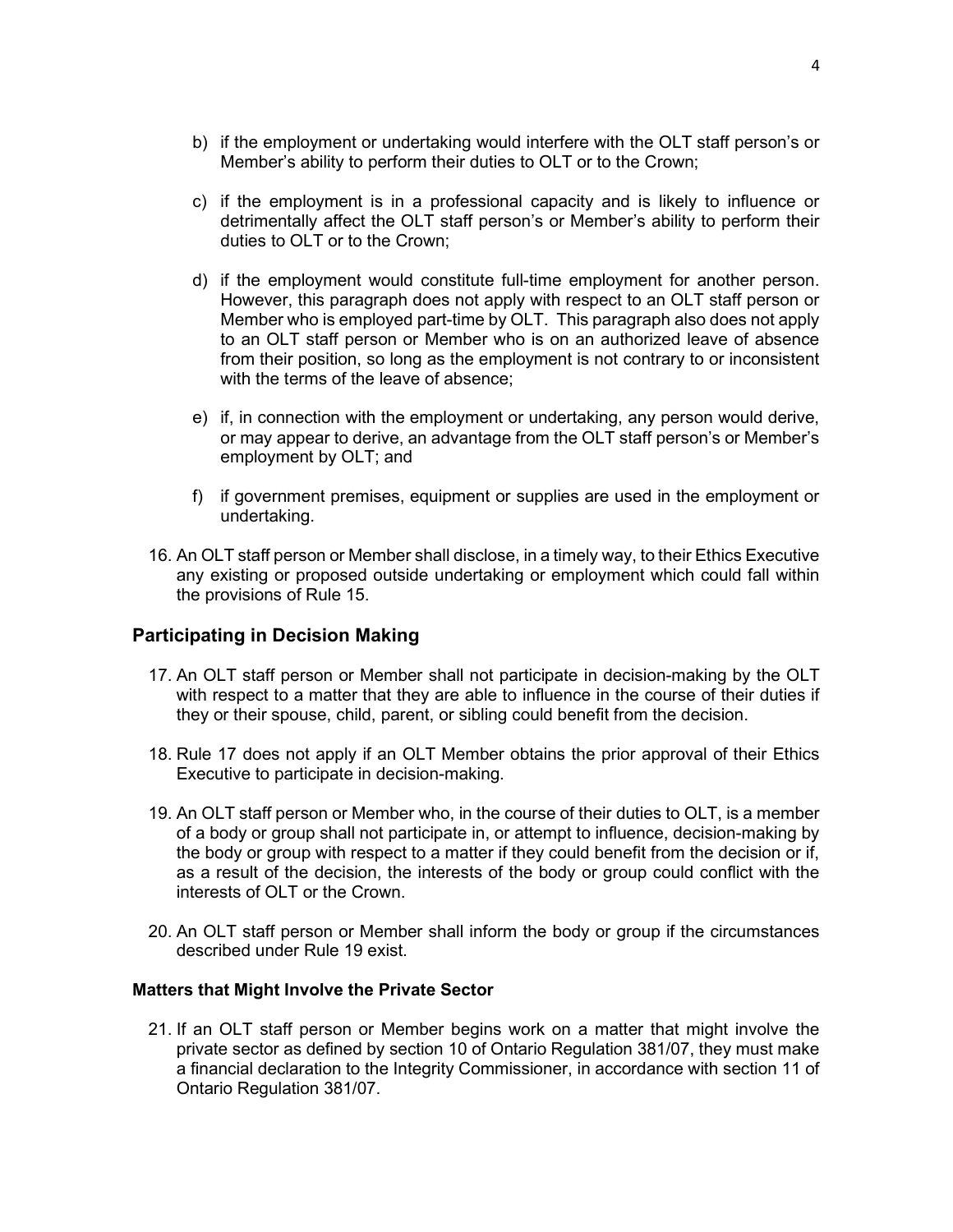22. OLT staff persons and Members are subject to the restrictions on certain purchases as set out in section 12 of Ontario Regulation 381/07.

# Part II Prohibited Conduct for Former OLT Staff Persons and Former OLT **Members**

## Application

- 23. The Rules in this section apply with respect to every former OLT staff person or Member who, immediately before they ceased to be a public servant, were employed by OLT, unless they ceased to be a public servant before the day on which these rules are posted by the Integrity Commissioner. In that event, the conflict of interest rules which formerly governed the individual, whether pursuant to specific rules approved by the Integrity Commissioner or by virtue of the application of Ontario Regulation 381/07, apply.
- 24. A former OLT staff person or Member has an obligation to notify their Ethics Executive of any potential issue with respect to the post service Rules or seek a determination from the Ethics Executive concerning their obligations under the PSOA.

# Preferential Treatment

25. A former OLT staff person or Member shall not seek preferential treatment by, or privileged access to, public servants who work in a minister's office, a ministry, OLT, or any other public body.

#### Disclosure of Confidential Information

- 26. A former OLT staff person or Member shall not disclose confidential information obtained during the course of their employment by OLT to a person or entity unless authorized to do so by law or by the Crown.
- 27. A former OLT staff person or Member shall not use confidential information obtained during the course of their employment in the OLT in a business or undertaking.

## Restriction on Lobbying

- 28. A former OLT Member or staff person who was employed in a designated senior position immediately before ceasing to be a public servant shall not, for 12 months after ceasing to be a public servant, lobby any of the following persons on behalf of a public body or another person or entity:
	- a) a public servant who works in the OLT or in a ministry in which the former OLT staff person or Member worked at any time during the 12 months before they ceased to be a public servant;
	- b) the minister of any ministry in which the former OLT staff person or Member worked at any time during the 12 months before they ceased to be a public servant; or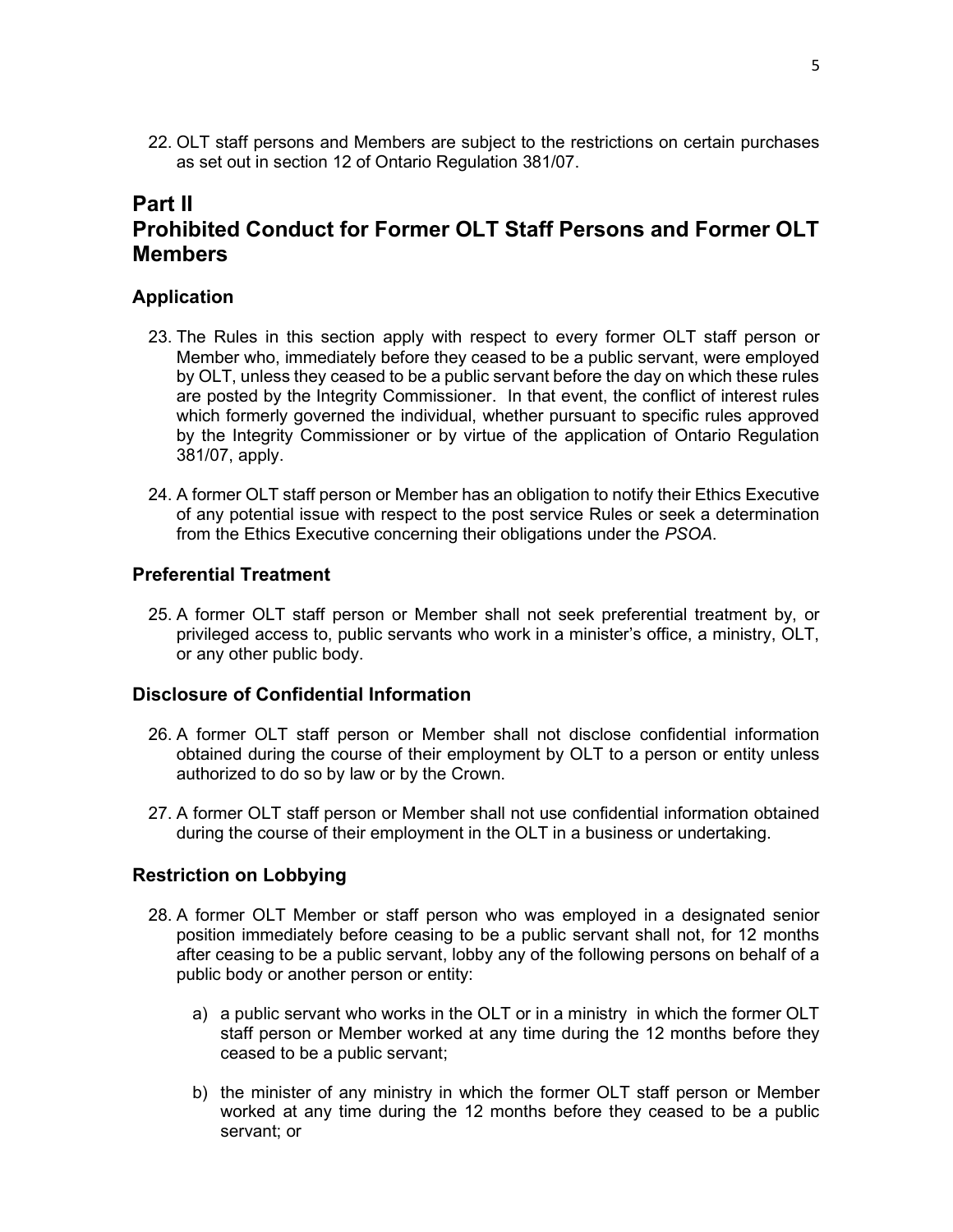c) a public servant who works in the office of a minister described in paragraph b)

# Restriction on Employment, etc.

- 29. A former OLT Member or staff person who was employed by the OLT in a designated senior position immediately before ceasing to be a public servant and who at any time during the 12 months before they ceased to be a public servant:
	- a) had substantial involvement with a public body or another person or entity; or
	- b) had access to confidential information that, if it were to be disclosed to the public body, person or entity, could result in harm to the Crown or to OLT, or could give the public body, person or entity an unfair advantage in relation to one or more third parties;

Shall not accept employment with the public body, person or entity or serve as a member of the board of directors or other governing body of the public body, person or entity for 12 months after ceasing to be a public servant.

30. A former OLT staff person or Member who, while employed by OLT, advised the Crown about a particular proceeding negotiation or other transaction shall not advise or otherwise assist any public body, person or entity in connection with the particular proceeding, negotiation or transaction until the Crown ceases to be involved in it. However, the former OLT staff person or Member may continue to advise or otherwise assist the Crown in connection with the particular proceeding, negotiation or transaction.

# Part III

# Additional Conflict of Interest Rules for OLT Staff Persons, Former Staff Persons, Members, and Former Members

# Financial Interest

- 31. An OLT staff person shall not process and an OLT Member shall not adjudicate or otherwise participate in a proceeding or discussions of any matter in relation to a proceeding where the OLT staff person or Member or their spouse, child, parent, sibling, or close associate could benefit from the decision or has a significant financial interest in relation to one of the parties to the proceeding. The following do not constitute a significant financial interest for the purposes of this rule:
	- a) Legal or beneficial interest in a mutual fund within the meaning of subsection 1(1) of the Securities Act, even where that mutual fund includes securities of a corporation or entity that is a party to a proceeding before OLT, provided that the mutual fund is not one described in subsection 11(1)4 of Ontario Regulation 381/07;
	- b) Fixed-value securities issued or guaranteed by a government or a government agency;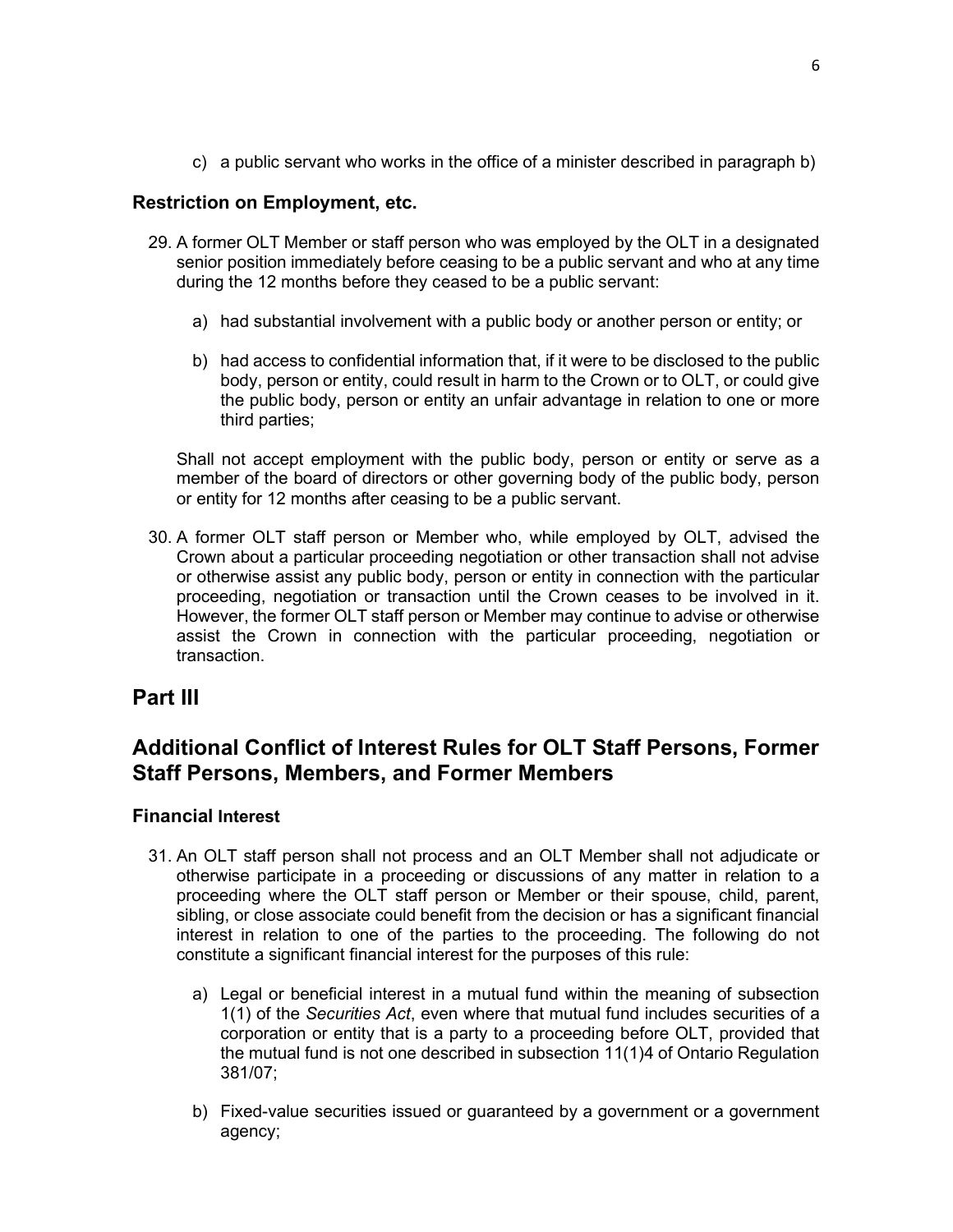- c) A guaranteed investment certificate or similar financial instrument issued by a financial institution entitled by law to issue such instruments; or
- d) A registered pension plan, an employee benefit plan, an annuity or life insurance policy or deferred profit sharing.

## Personal Relationship

32. An OLT staff person shall not process and an OLT Member shall not adjudicate or otherwise participate in a proceeding or discussions of any proceeding involving a party or representative with whom they have a close personal relationship, including his or her spouse, child, parent, or sibling.

## Prior Involvement

33. An OLT staff person shall not process and an OLT Member shall not adjudicate or otherwise participate in a proceeding or discussions of any proceeding in which the OLT staff person or Member, their spouse, child, parent, sibling, or any other person with whom they have had a close business, professional, or personal relationship has had any prior involvement.

## Professional Relationship

34. An OLT Member shall not adjudicate or otherwise participate in a proceeding or discussions of any proceeding involving a party or representative with whom they had a former significant professional relationship until a period of 12 months has elapsed from the termination of the relationship, or while they retain any financial or other interest connected to that relationship.

## Effect on Other Proceedings

35. An OLT staff person shall not process and an OLT Member shall not adjudicate or otherwise participate in a proceeding or discussions of any proceeding in which the outcome may have an impact on any legal proceeding in which the OLT staff person or the OLT Member or their spouse, child, parent, sibling, or close associate, has a significant personal or pecuniary interest.

## Appearance before the OLT: General

36. When an OLT staff person, OLT Member, former OLT staff person, or former OLT Member has any dealings with or appears before OLT, they are obligated to ensure that the integrity of OLT is maintained.

## Appearance before the OLT: Current Staff Persons and Members

37. (1) An OLT staff person or Member shall not appear before OLT as an expert witness or as a representative for a party.

(2) An OLT staff person or Member shall not, other than in due course of their employment by OLT, provide legal, consulting, or technical services or advice to